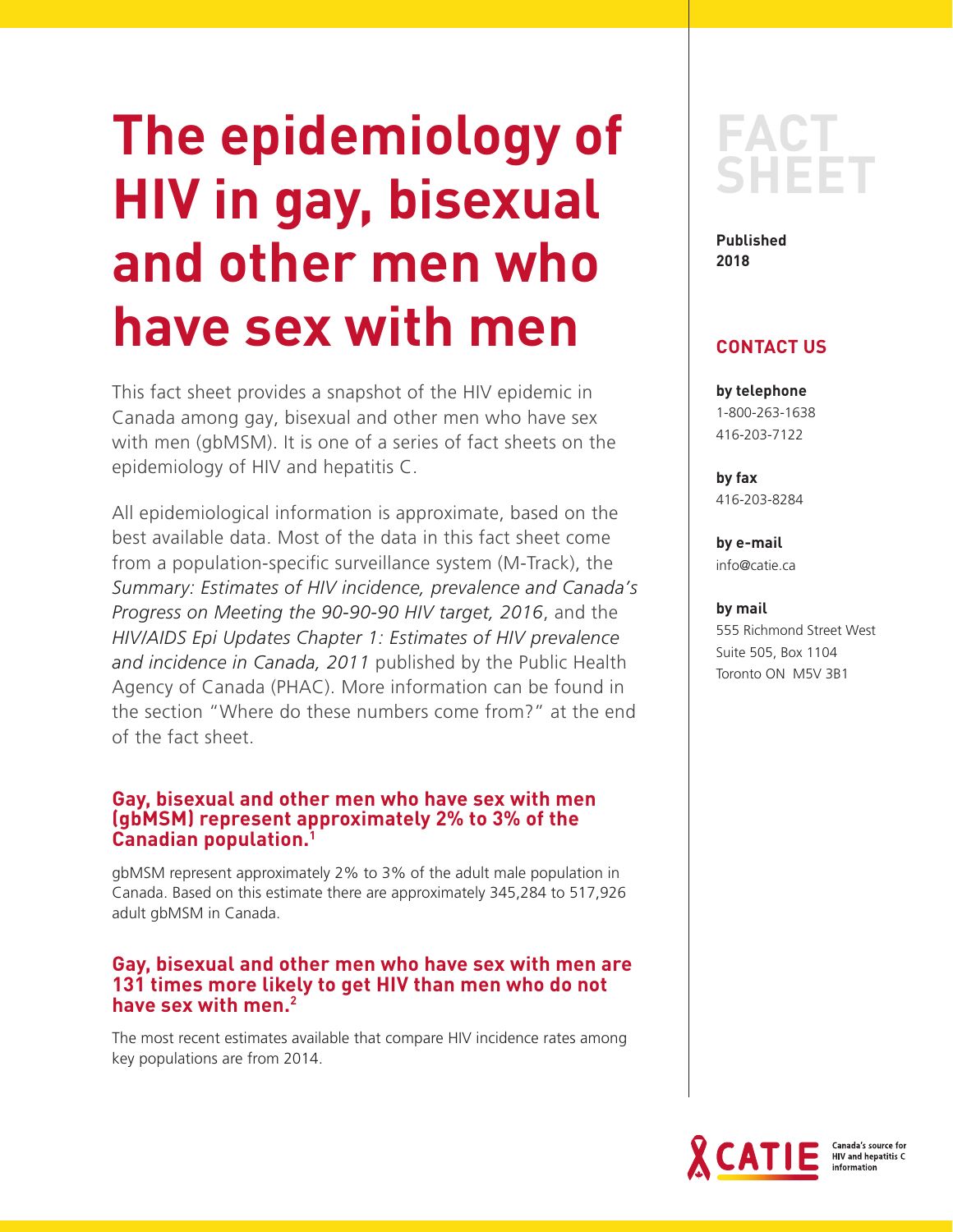According to 2014 national HIV estimates:

- The HIV incidence rate was 469 per 100,000 gbMSM.
- The HIV incidence rate was 3.6 per 100,000 men who do not have sex with men.
- gbMSM are 131 times more likely to get HIV than men who do not have sex with men.

*Note:* Because different methods were used to create the 2016 estimates, these 2014 estimates cannot be directly compared to the 2016 estimates.

#### **Over half of all new HIV infections in Canada are in gbMSM (incidence).1 This varies considerably across Canada.3**

According to 2016 national HIV estimates:

- 55.5% of all new HIV infections in Canada are in gbMSM (1,202 new infections). This includes:
	- 52.5% of new HIV infections attributed to sex between men (1,136 new infections); and
	- 3% of new HIV infections attributed to the combined category of injection drug use or sex between men, since both behaviours were reported at testing (66 new infections).

The most recent estimates available by region are for 2011. Based on estimates from 2011:

- The proportion of new HIV infections in gbMSM varies across Canada:
	- 57% in British Columbia (218 gbMSM);
	- 40% in Alberta (99 gbMSM);
	- 8% in Saskatchewan (17 gbMSM);
	- 26% in Manitoba (30 gbMSM);
	- 52% in Ontario (725 gbMSM);
	- 59% in Quebec (445 gbMSM); and
	- 69% in the Atlantic Provinces (24 gbMSM).

*Note:* Because different methods were used to create the 2016 estimates, the regional estimates from 2011 cannot be directly compared to the 2016 estimates.

# **The number of new HIV infections in gbMSM has increased since 2014.1**

According to 2016 national HIV estimates:

- The number of new HIV infections attributed to sex between men in 2016 (1,136 new infections) has increased since 2014 (1,053 new infections).
- The number of new HIV infections attributed to the combined category of sex between men or injection drug use in 2016 (66 new infections) has increased since 2014 (47 new infections).

#### **Half of all people with HIV in Canada are gbMSM (prevalence).1 This varies considerably across Canada.3**

According to 2016 national HIV estimates:

- 51.8% of people with HIV in Canada are gbMSM (32,762 people).This includes:
	- 49.1% of people with HIV whose HIV status was attributed to sex between men (30,980 people); and
	- 3% of people with HIV whose HIV status was attributed to the combined category of injection drug use or sex between men, since both behaviours were reported at testing (1,782 people).

The most recent estimates available by region are for 2011. Based on estimates from 2011:

- The proportion of people with HIV who are gbMSM varies across Canada:
	- 45% in British Columbia (5,320 gbMSM);
	- $\bullet$  32% in Alberta (1,600 gbMSM);
	- 10% in Saskatchewan (210 gbMSM);
	- 25% in Manitoba (520 gbMSM);
	- 56% in Ontario (16,800 gbMSM);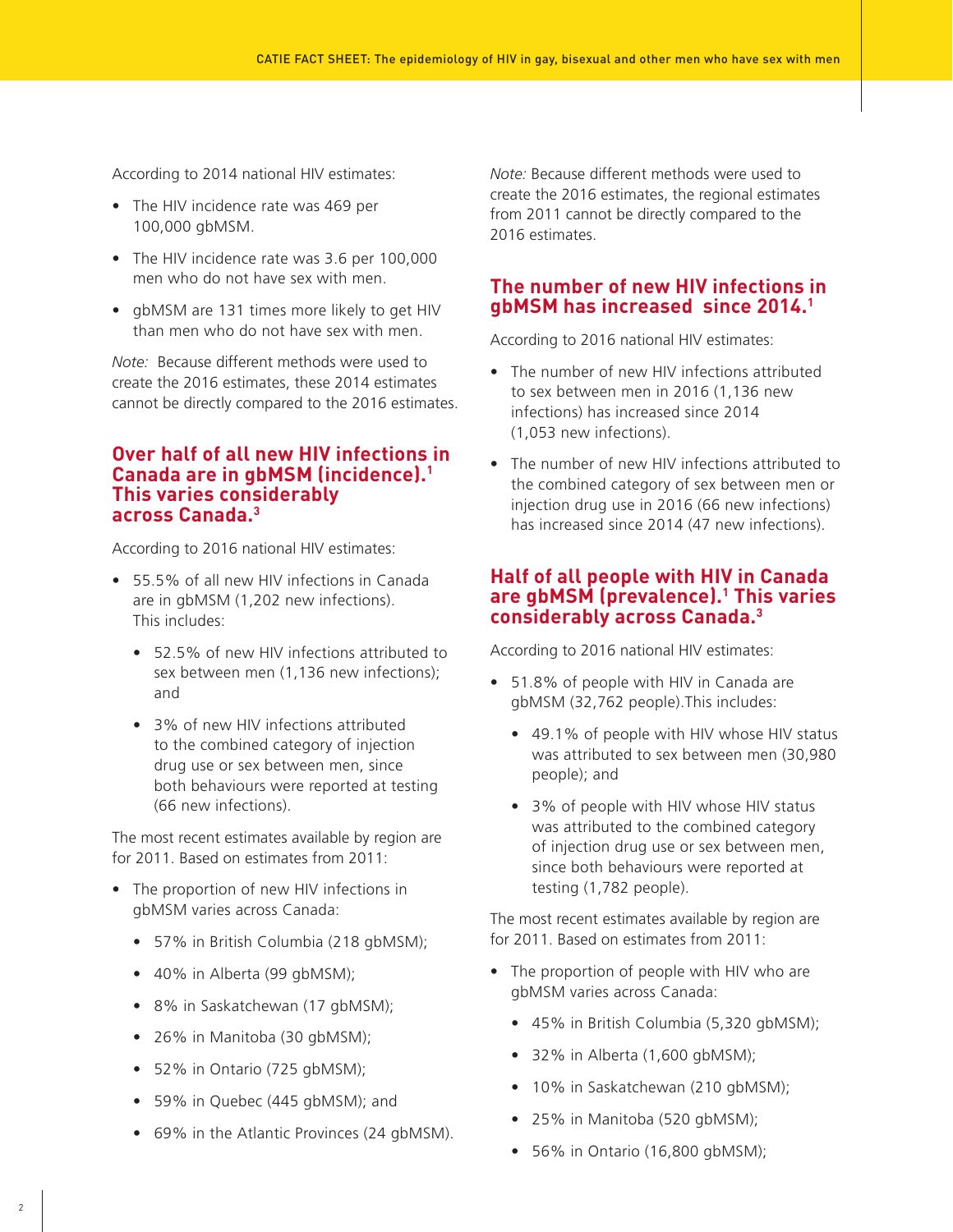- 54% in Quebec (10,480 gbMSM); and
- 54% in the Atlantic Provinces (537 gbMSM).

*Note:* Because different methods were used to create the 2016 estimates, these regional estimates from 2011 cannot be directly compared to the 2016 estimates.

#### **Approximately 16% of gbMSM have HIV but this varies by city.4,5**

According to M-Track (2005–2008), HIV prevalence among gbMSM in Canadian cities is approximately 16%. This varies from 11% to 23%. In select Canadian cities the HIV prevalence rates are:

- 18% in Vancouver
- 14% in Victoria
- 19% in Winnipeg
- 23% in Toronto
- 11% in Ottawa
- 13% in Montreal

#### **Only two-thirds of gbMSM who report being HIV positive are currently on HIV treatment.4**

According to M-Track (2005–2008), 66% of gbMSM who self-report they are HIV positive are currently taking prescribed HIV drugs.

# **gbMSM are at risk of hepatitis C.4**

According to M-Track (2005–2008):

- 5% of gbMSM had evidence of either a current or past hepatitis C infection.
- Up to 2% of gbMSM are co-infected with HIV and hepatitis C.

# **Key definitions**

**HIV prevalence**—the number of people with HIV at a point in time. Prevalence tells us how many people have HIV.

**HIV incidence**—the number of new HIV infections in a defined period of time (usually one year). Incidence tells us how many people are getting HIV.

#### **Where do these numbers come from?**

All epidemiological information is approximate, based on the best available data. Most of the data in this fact sheet come from a population-specific surveillance system (M-Track) or the 2011, 2014 or 2016 HIV estimates published by the Public Health Agency of Canada (PHAC).

#### **Population-specific surveillance**

As part of the Federal Initiative to Address HIV/AIDS in Canada, PHAC monitors trends in HIV prevalence and associated risk behaviours among key vulnerable populations identified in Canada through population-specific surveillance systems. These surveillance systems, also known as the "Track" systems, are comprised of periodic cross-sectional surveys conducted at selected sites within Canada.

M-Track is the national surveillance system of gay, bisexual and other men who have sex with men (gbMSM). For this surveillance system, information is collected directly from gbMSM through a questionnaire and a biological specimen collected for testing for antibodies against HIV, hepatitis C and syphilis. As of December 31, 2009, a total of six sites had participated in M-Track across Canada. M-Track was first implemented in Montreal in 2005 (via linkage with the Argus Survey). Between 2006 and 2007, four additional sites joined M-Track: Toronto and Ottawa (Lambda Survey), Winnipeg and Victoria. More than 4,500 men participated in M-Track between 2005 and 2007. In 2008, Vancouver also implemented M-Track (ManCount Survey).

Limitation—gbMSM from selected urban sites participated on a volunteer basis; therefore, the information presented does not represent all gbMSM in Canada.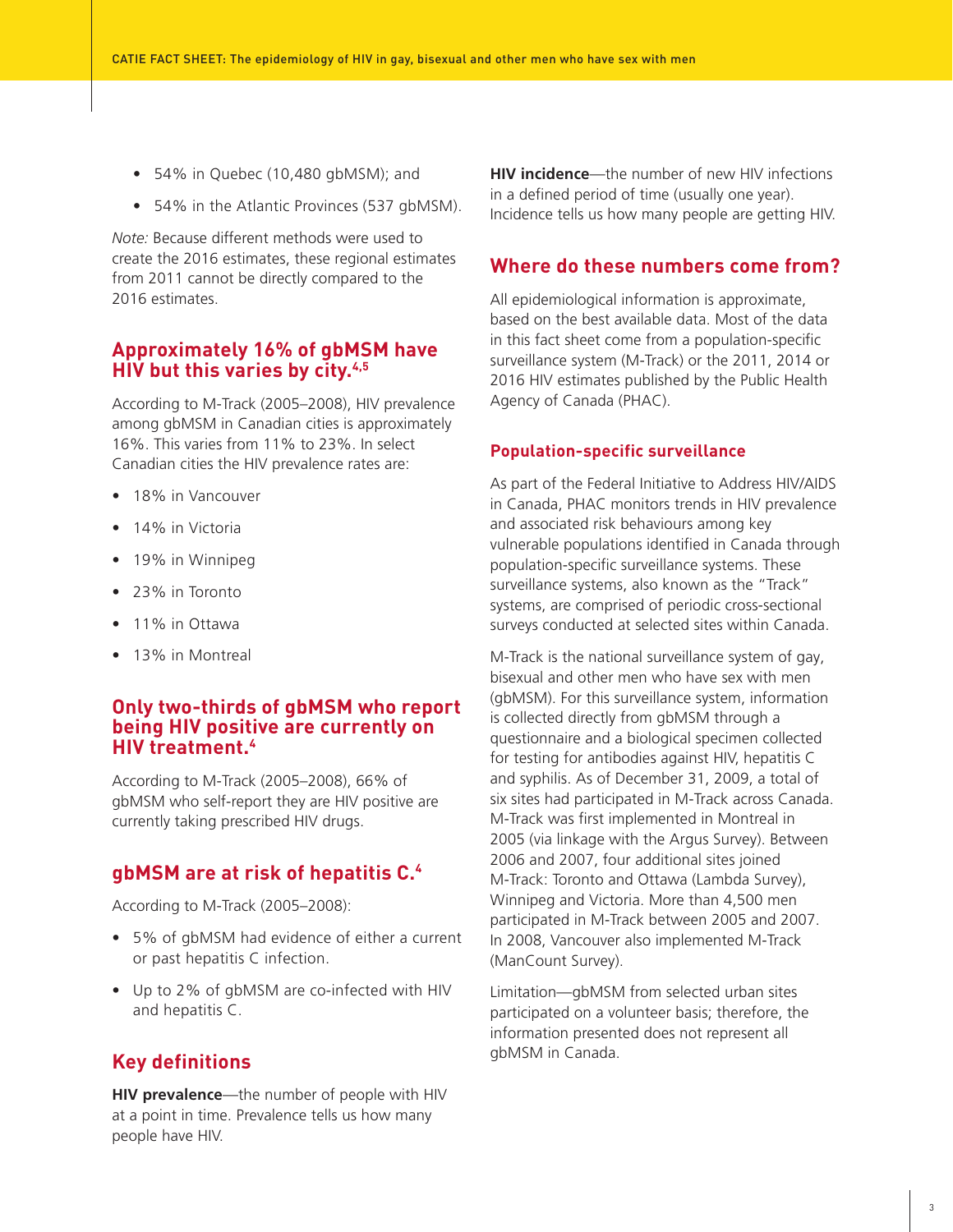#### **National estimates of HIV prevalence and incidence**

National HIV estimates are produced by PHAC and published every three years. Estimates of HIV prevalence and incidence are produced by PHAC using statistical methods which take into account some of the limitations of surveillance data (number of HIV diagnoses reported to PHAC) and also account for the number of people with HIV who do not yet know they have it. Statistical modelling, using surveillance data and additional sources of information, allows PHAC to produce HIV estimates among those diagnosed and undiagnosed. The most recent estimates available are for 2016.

#### **References**

1. Public Health Agency of Canada. *Summary: Estimates of HIV Incidence, Prevalence and Canada's Progress on Meeting the 90-90-90 HIV targets, 2016*. Public Health Agency of Canada, 2018. Available at: https://www.canada.ca/en/ public-health/services/publications/diseases-conditions/ summary-estimates-hiv-incidence-prevalence-canadasprogress-90-90-90.html

2. Yang Q, Ogunnaike-Cooke S, Halverson J, et al. *Estimated national HIV incidence rates among key sub-populations in Canada, 2014*. Presented at 2*5th Annual Canadian Conference on HIV/AIDS Research (CAHR)*, 12–15 May 2016, Winnipeg, Canada. Abstract EPH3.5.

3. Public Health Agency of Canada. *HIV/AIDS Epi Updates: National HIV Prevalence and Incidence Estimates for 2011*. Centre for Communicable Diseases and Infection Control, Public Health Agency of Canada, 2014. Available at: http://www.catie.ca/en/resources/hivaids-epi-update-chapter-1 national-hiv-prevalence-and-incidence-estimates-2011-0

4. Public Health Agency of Canada. *M-Track: Enhanced surveillance of HIV, sexually transmitted and blood-borne infections and associated risk behaviours among men who have sex with men in Canada. Phase 1 report*. Centre for Communicable Diseases and Infection Control, Infectious Disease Prevention and Control Branch, Public Health Agency of Canada. Available at: http://library.catie.ca/pdf/ATI-20000s/26403.pdf

5. ManCount Sizes up the gap. *A sexual health survey of gay men in Vancouver, 2010*. Available at: http://www.cfenet.ubc.ca/publications/mancount-sizes-gapssexual-health-survey-gay-men-vancouver

#### **Author(s): Challacombe L**